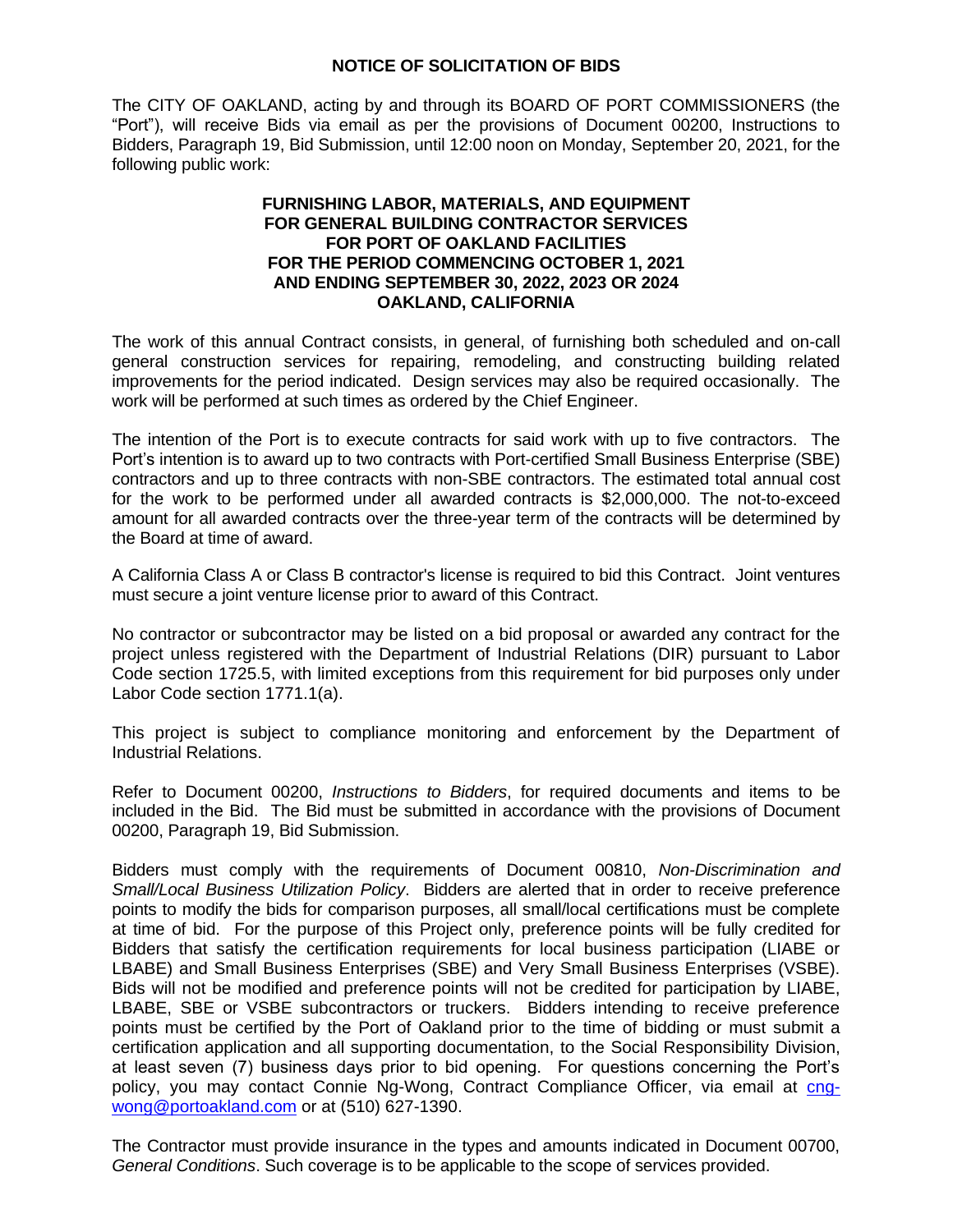A Performance Bond and a Labor and Material Payment Bond are required for this contract. The amount of the bonds will be determined by dividing the maximum value of all work during the three-year term of the contract by the number of contracts awarded. For contracts awarded to Port-certified Small Business Enterprise (SBE) contractors, the Port anticipates that the amount of the bonds will not exceed \$1,000,000.

Certain Instances of Work under this contract may be subject to the provisions of Document 00823R1, P*ort of Oakland Maritime and Aviation Project Labor Agreement (MAPLA) [2016] V.1*, as specified in Document 00200, *Instructions to Bidders*, Paragraph 15, Project Labor Agreement. Per the provisions of the Port's Small Business Enterprise Program, Port-certified SBE contractors who are awarded a MAPLA Instance of Work may apply for an exemption from the MAPLA provisions. For further information, please see Document 00823R1, Article 9, "MAPLA Small Business Enterprise Program".

The Contractor and all subcontractors shall pay their employees performing labor under this Contract salaries or wages at least equal to the general prevailing wage rates in effect at the time of advertising for bids, as determined by the Director of the Department of Industrial Relations of the State of California, for the particular crafts, classifications or types of workers employed on the project, subject where applicable to compliance with the Port of Oakland Maritime and Aviation Project Labor Agreement (MAPLA).

The Port will conduct a pre-bid meeting at 11:00 AM on Friday, September 10, 2021. Due to the Health Orders, the meeting will be conducted via Zoom videoconferencing. The Zoom meeting ID is 926 4667 7264. Bidders and other interested parties who wish to participate in the pre-bid meeting may do so by logging into the Zoom website at the following URL: [https://portoakland.zoom.us/j/92646677264.](https://portoakland.zoom.us/j/92646677264) Bidders and interested parties may also participate in the meeting via teleconference at 1 (669) 900-9128, using the meeting ID listed above.

It is strongly recommended that bidders attend the pre-bid meeting. The pre-bid meeting will last approximately one hour, and will address the Port's Non-Discrimination and Small/Local Business Utilization Policy, insurance requirements, bonds, Maritime and Aviation Project Labor Agreement, and any other special working conditions for this contract.

Site inspection tours will not be conducted for this project.

The work of this project is subject to the Port of Oakland Construction and Demolition Debris Waste Reduction and Recycling Requirements, included in the Project Manual as Attachment 1 to Document 00455, *Construction and Demolition Debris Waste Reduction and Recycling Requirements*.

Bidders may obtain the Bidding Documents (Project Manual) for this project on line at the Port of Oakland website at <http://www.portofoakland.com/Bids> on or after Monday, August 23, 2021. Detailed instructions on downloading the Bidding Documents are available at the following web address: [http://www.portofoakland.com/DownloadInstructions.](http://www.portofoakland.com/DownloadInstructions) Any Addenda modifying the Project Manual will be posted at the same location.

Pursuant to Port of Oakland Ordinance No. 4321, the Port of Oakland Standard Contract Provisions (February 2015 edition) are incorporated by reference into Project Manuals issued by the Port for public works construction projects. The Contract Documents consist of the approved Project Manual, any addenda and the approved terms of the Standard Contract Provisions, as specified in more detail in Documents 00520, *Agreement*, and 00800, *Supplementary Conditions – Modifications to Standard Contract Provisions*. The Standard Contract Provisions manual can be downloaded in PDF format from the same location as the Project Manual.